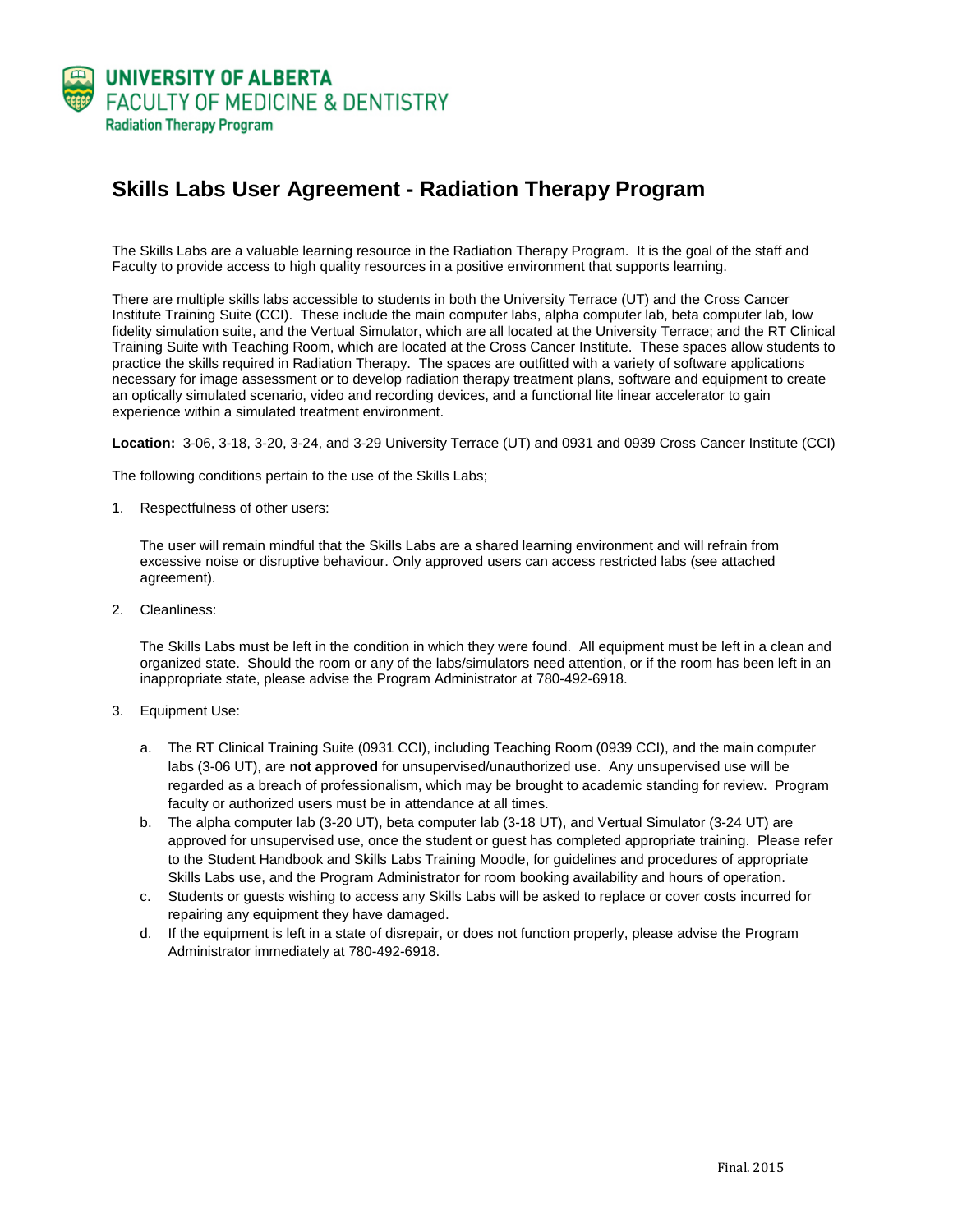

# **Radiation Therapy Program**

Skills Labs Use

**WARNING-** BY SIGNING THIS FORM, YOU GIVE UP IMPORTANT LEGAL RIGHTS! PLEASE READ CAREFULLY!

#### **DISCLAIMER & INDEMNIFICATION**

The Governors of the University of Alberta, Faculty of Medicine and Dentistry, their agents, officials, officers, directors, employees, volunteers, contractors, servants or representatives (hereafter referred to as "the University") are not responsible for any death, injury, loss or damage of any kind suffered by any person while using or occupying the Skills Labs during non-structured, independent time unless such injury loss or damage was caused by the sole negligence of "the University". The User shall assume full responsibility for the discipline of his/her guests and others who may be in attendance and agree to indemnify and hold harmless "the University" from and against any and all claims for property damage, bodily injury or death, arising from or related to using or occupying the Skills Labs.

#### **TERMS AND CONDITIONS**

In consideration of the University granting me permission to use the Skills Labs during non-structured, independent time, I understand and agree that:

- 1. **I AM NOT ALLOWED TO USE THE MAIN COMPUTER LAB (3-06 UT), RT CLINICAL TRAINING SUITE (0931 CCI) OR TEACHING ROOM (0939 CCI),** unless supervised by an appropriate University Staff member. Any unsupervised use will be regarded as a breach of professionalism, which may be brought to Academic Standing for review.
- 2. I shall not carry on any activities in the Skills Labs that will create a nuisance for other users
- 3. I shall abide by all fire and safety regulations and other laws and regulations governing the use of the Skills Labs
- 4. I shall keep the labs equipment in a clean and organized state after the use of the Skills Labs
- 5. I shall pay for any cost of repairs incurred by the University in the event of any loss or damage to the University labs/equipment that is under my care, custody and control
- 6. I shall abide by and comply with all University of Alberta regulations and conditions for appropriate computer use

#### **EXCLUSION OF LIABILITY:**

I acknowledge that under no circumstances shall the University be liable for costs, damages, losses or theft of properties incurred by me or by others during the use of the Skills Labs during resulting from any reason including but not limited to the following:

1) EQUIPMENT: all manner of injuries resulting in muscular injuries and soft tissue resulting from misuse or improper use of the equipment or techniques by myself or others;

And

2) OTHER HAZARDS: flying debris from use of tools, dropping tools or heavy equipment.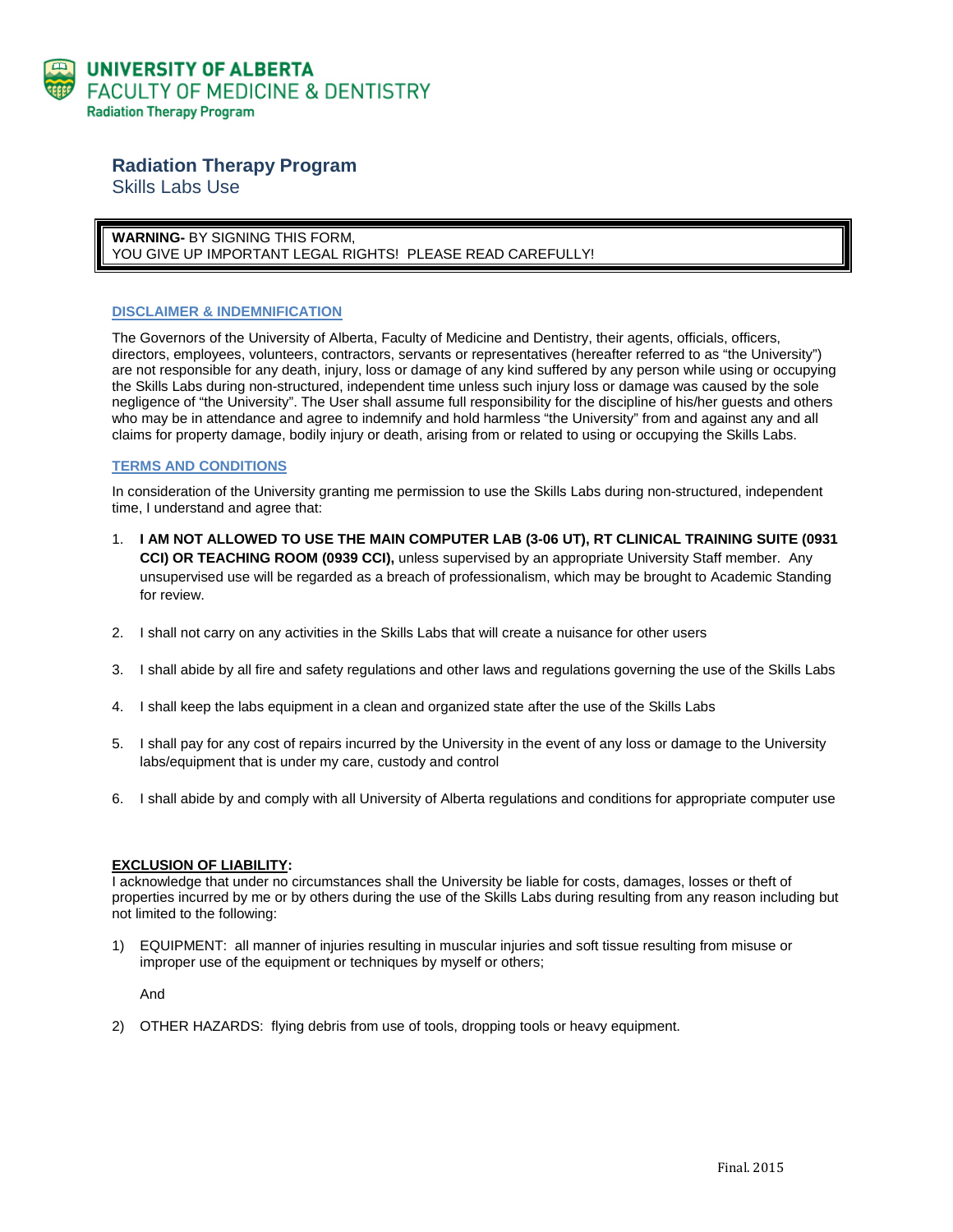

#### **ACKNOWLEDGEMENT**

**I ACKNOWLEDGE THAT I HAVE READ AND UNDERSTOOD THIS AGREEMENT, that I have executed this** agreement voluntarily, and that this agreement is to be binding upon me, my heirs, executors, administrators and representatives.

**I ACKNOWLEDGE THAT IF I ALLOW OTHERS WHO ARE NOT INDEPENDENT USERS OF THESE LABS, INTO THESE LABS, I ASSUME SOLE RESPONSIBILITY FOR THEM AND THEIR ACTIONS, INCLUDING DAMAGE OR INCIDENT, AND AGREE TO INDEMNIFY AND HOLD HARMLESS "THE UNIVERISTY" FROM AND AGAINST ANY AND ALL CLAIMS FOR PROPERTY DAMAGE, BODILY INJURY OR DEATH, ARISING FROM OR RELATED TO USING OR OCCUPYING THE SKILLS LABS.**

**I ACKNOWLEDGE THAT I HAVE READ THE RADIATION THERAPY WORKING ALONE PROCEDURE** and am aware of the potential risks if I choose to use a designated skills lab outside of normal business hours.

|                                  |                                                                          | Signed this _______ day of ______________________, 20 _____, at EDMONTON, ALBERTA.                  |  |
|----------------------------------|--------------------------------------------------------------------------|-----------------------------------------------------------------------------------------------------|--|
| <b>Print Name of Skills Labs</b> |                                                                          |                                                                                                     |  |
|                                  |                                                                          |                                                                                                     |  |
| <b>Phone Number</b>              |                                                                          |                                                                                                     |  |
| <b>Complete Address</b>          |                                                                          |                                                                                                     |  |
|                                  |                                                                          |                                                                                                     |  |
|                                  |                                                                          |                                                                                                     |  |
|                                  | <u> 1989 - Johann Stoff, amerikansk politiker (* 1908)</u>               |                                                                                                     |  |
| <b>Signature</b>                 |                                                                          |                                                                                                     |  |
|                                  | <u> 1989 - Johann John Stein, mars an deus Amerikaansk kommunister (</u> | the contract of the contract of the contract of the contract of the contract of the contract of the |  |
| <b>Print Name of Witness</b>     |                                                                          | <b>Signature of Witness</b>                                                                         |  |
|                                  |                                                                          | Signed documents must be filed with the Denartment/Faculty and be kent for a minimum of five years  |  |

**Signed documents must be filed with the Department/Faculty and be kept for a minimum of five years**

Office of Insurance & Risk Assessment December 2015

**Protection of Privacy -** The personal information requested on this form is collected under the authority of Section 33 (c) of the Alberta Freedom of Information and Protection of Privacy Act and will be protected under Part 2 of that Act. It will be used for the purpose of Skills Labs use, as described. Direct any questions about this collection to: Susan Fawcett, Director, Radiation Therapy Program, 3-12 University Terrace, 8303 - 112 Street NW Edmonton, AB, T6G 2T4, [780-492-7975](tel:780-492-7975)